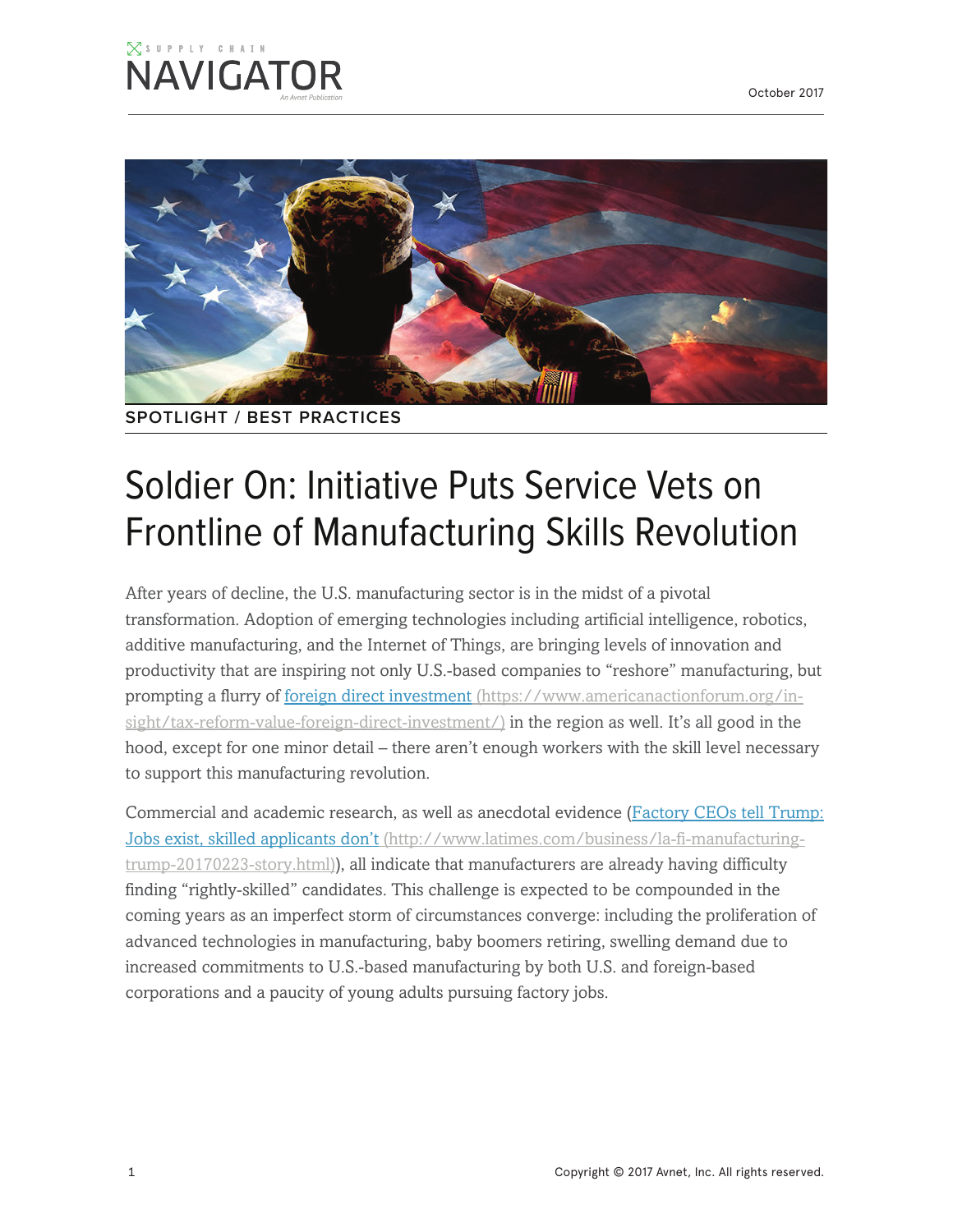#### $\boxtimes$  supply chain **NAVIGATOR**



Recognizing that this skills shortage could derail the manufacturing renaissance that is so vital to the future of both their businesses and the U.S. economy, Jonas Prising, CEO of ManpowerGroup and Blake Moret, CEO of Rockwell Automation, announced a joint initiative this summer which aims to rally the troops, both literally and figuratively, in support of the U.S.'s long-anticipated advanced manufacturing revolution.

The initiative targets a community that knows a thing or two about battling through adversity – U.S. military service veterans. Leveraging Rockwell's highly respected Engineer-in-Training (EIT) program and ManpowerGroup's expertise in workforce solutions, the companies aim to train up to 1,000 veterans per year by 2018 in the newly created Academy of Advanced Manufacturing. (https://doingwellbydoinggood.manpowergroup.com/skilling-up/rockwellautomation/)



Veterans, according to the ManpowerGroup research report (http://manpowergroup.us/campaigns/m anpowergroupsolutions/veterans/pdf/veterans-whitepaper.pdf), Veterans: A Force to be Reckoned With, are a consistently underutilized source of talent. It is estimated that approximately 200,000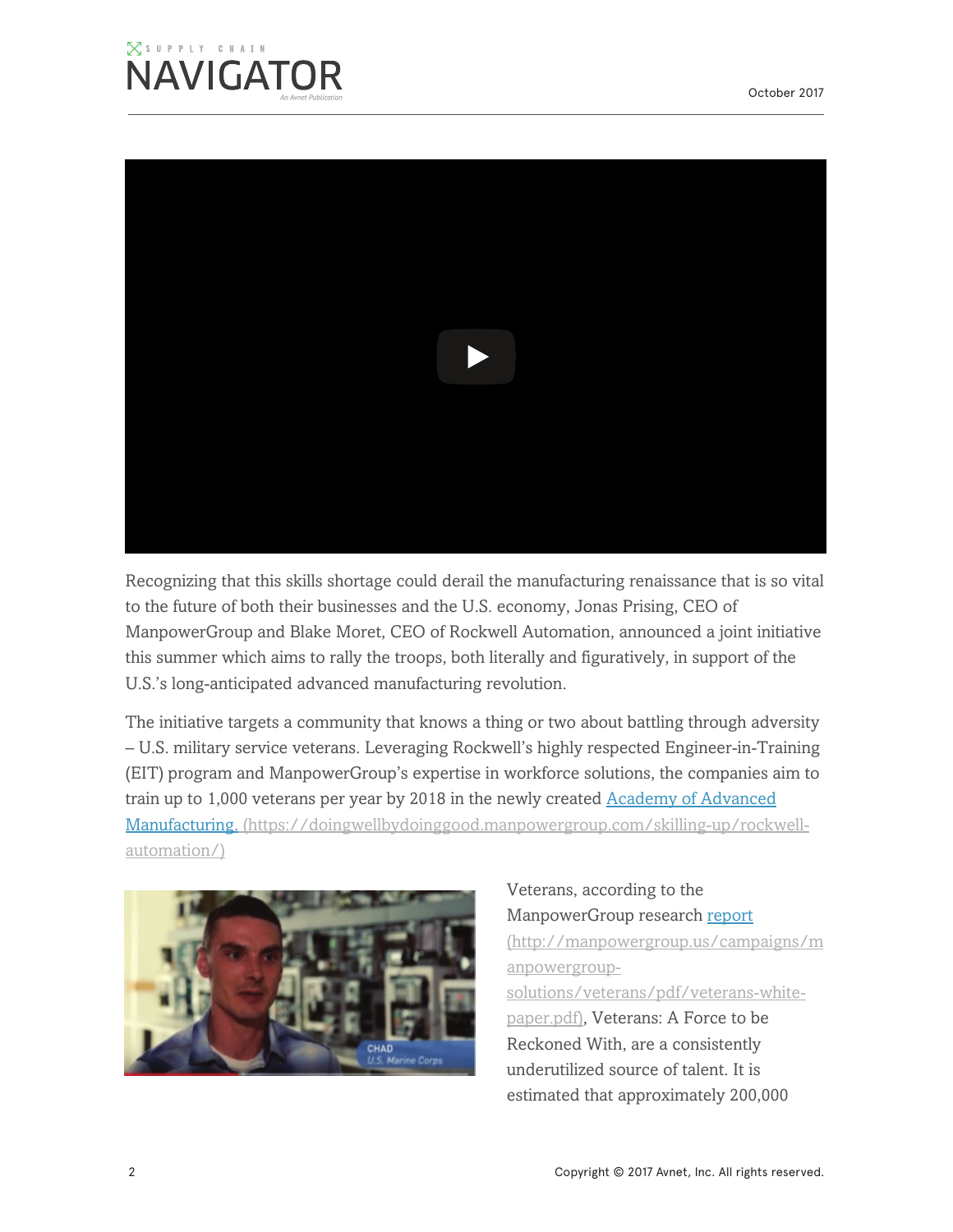## $\overline{\times}$  supply chain **NAVIGATOR**

Chad, U.S. Marine Corps: "When I first got out, I was looking at the job boards and I saw a lot of jobs out there for automation, manufacturing, electrical, electronics kind of stuff and I thought, OK, I have the electronics experience, but I don't know anything about PLCs or HMIs or any of this other stuff at all."

soldiers retire from active duty military service every year, and many struggle to find suitable employment after their service career ends. Some encounter cultural bias among potential employers – i.e., those who are "anti-military" or worry

that PTSD will be an issue. Others have difficulty trying to relate the duties they performed in service to the requirements of a particular position.

"These recruiters and HR people too often fail to see that many veterans are tailor made for positions in the 'factory of the future,'" said Joe Allie, business manager, global competency, Rockwell Automation. "Not only do former soldiers more commonly demonstrate the skill sets (https://www.weforum.org/agenda/2016/01/the-10-skills-you-need-to-thrive-in-thefourth-industrial-revolution/) cited as essential for the workforce of the future – such as problem solving, teamwork and critical thinking skills – but their background in roles like nuclear engineering, avionics and weaponry systems give them the kind of experience with high-tech machinery that customers say they need," he noted.

Yet, veterans frequently relate that when they leave the service, they get career advice that steers them toward jobs that are not leveraging the technical expertise and experience they have, which makes them feel frustrated and trapped, explained Rebekah Kowalski, vice president, Client Workforce Solutions, ManpowerGroup. "This program will take them back to what they are most passionate about and connect them directly with employers who have openings for well-paying jobs."

Individuals who are accepted into the program, which is available at no cost to participants, are embedded on the Rockwell Automation campus in Mayfield Heights, Ohio, for ten weeks of intensive classroom and hands-on lab training. The program is designed to offer both technology instruction as well as guidance on the "soft skills" these veterans need to translate their military service experience into sustainable employment in advanced manufacturing. Rockwell is also building a lab space on its Milwaukee campus so the program will be able to accommodate even more individuals.

For now, the program will focus on skills related to instrumentation and automation controls – functions that are increasingly vital across a range of industry sectors, including durable goods, food processing, paper processing and automotive, according to research conducted jointly by ManpowerGroup and Rockwell Automation. "I have yet to talk to a manufacturing organization that doesn't leverage this role," said Kowalski.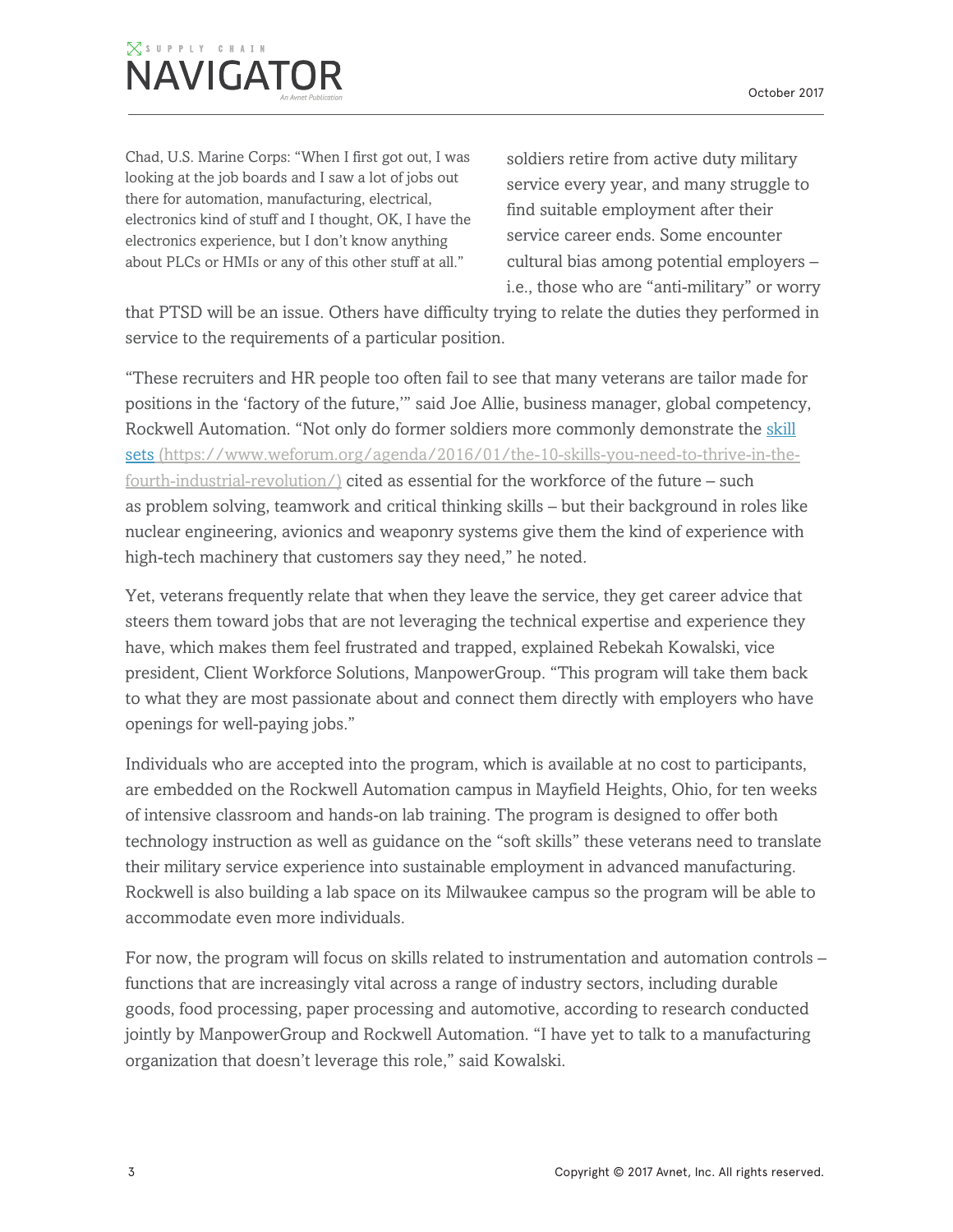## $\overline{\times}$  supply chain **NAVIGATOR**

Unlike Rockwell's EIT program, which is obviously geared to train technicians specifically on Rockwell Automation equipment, the veterans' program will be vendor agnostic wherever possible, Allie noted. "We are training people for the manufacturing sector. So, regardless of the provider of the automation equipment on a given factory floor, the individuals will have the base skills and capability necessary to go into just about any manufacturing facility and be effective from day one."

Though grateful for the opportunity, many potential participants have asked Kowalski why the companies are making such a big investment in the program. "It seems too



Travis, U.S. Navy: "It's taken a toll on me emotionally because I went from this guy who has traveled the world, and then I felt like I was nothing to anybody. I started looking for jobs and people were confused as to what I wanted from my resume, so I had to start from scratch. When I got contacted for this, I was really excited. This program seems like it was made just for me."

good to be true to them, but I just explain that we see that this is a pervasive shortage and, as an industry, we all share the responsibility to do the hard work to ensure the resiliency of our workforce," she said. "At the same time, I have to say, in my seventeen years with ManpowerGroup, I have never been more proud of a program. We are honoring our values and changing lives."

Rockwell's Allie echoed this sentiment: "This is about the neatest thing we could imagine working on. It feels right, and it is exciting to be a part of it."

As the program matures, the companies hope to eventually extend it to provide ongoing training for its participants. "We want to be able to support these people through their career journey," Kowalski concluded. "We need to look at our workforce as a sustainable resource. We want them to keep learning and growing."